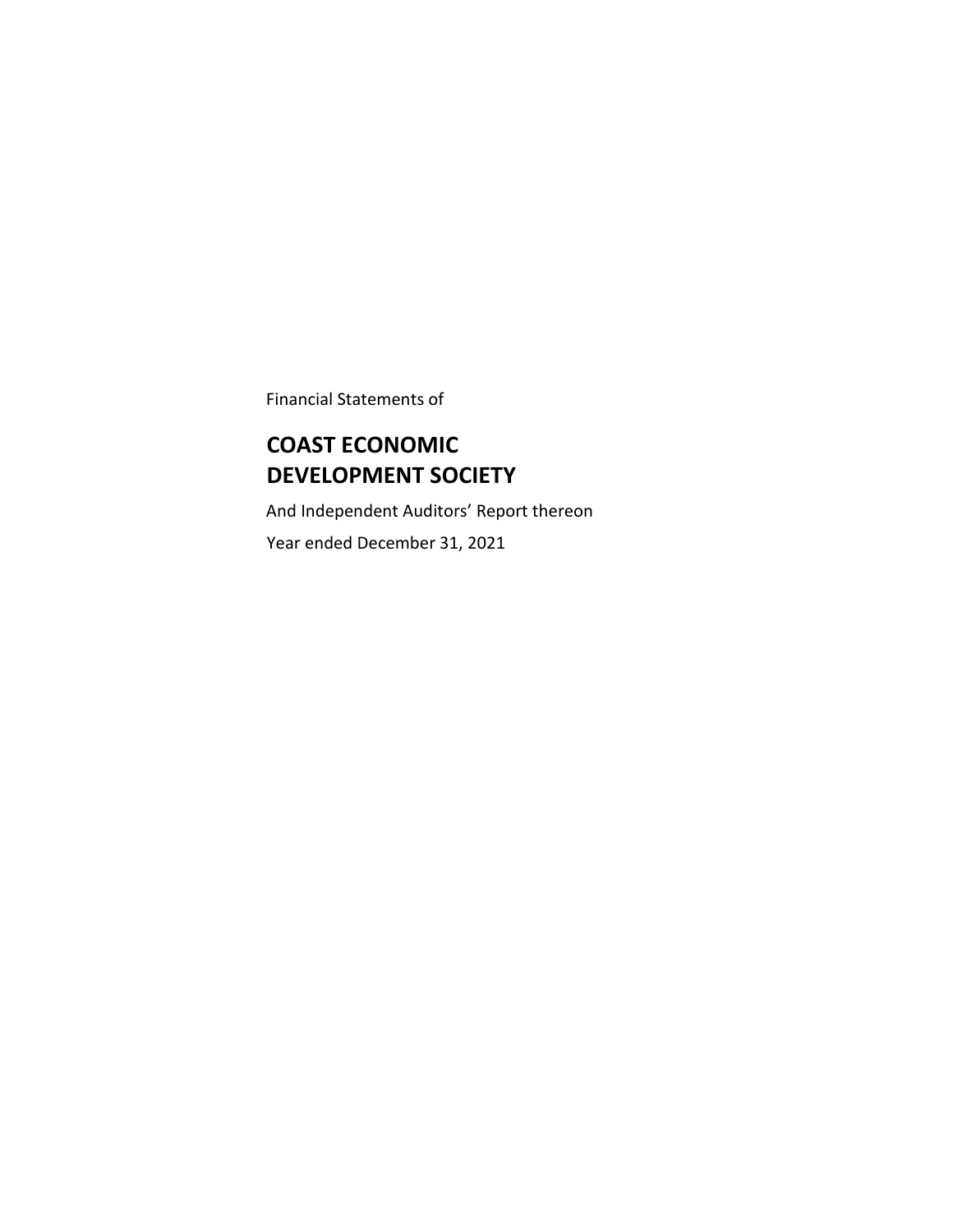

KPMG LLP PO Box 10426 777 Dunsmuir Street Vancouver BC V7Y 1K3 Canada Telephone (604) 691-3000 Fax (604) 691-3031

## **INDEPENDENT AUDITORS' REPORT**

To the Board of Directors of Coast Economic Development Society

### **Report on the Audit of Financial Statements**

#### *Opinion*

We have audited the financial statements of Coast Economic Development Society (the "Society"), which comprise:

- the statement of financial position as at December 31, 2021
- the statement of operations and changes in net assets for the year then ended
- the statement of cash flows for the year then ended
- and notes to the financial statements, including a summary of significant accounting policies

(hereinafter referred to as the "financial statements").

In our opinion, the accompanying financial statements present fairly, in all material respects, the financial position of the Society as at December 31, 2021, and its results of operations, its changes in net assets and its cash flows for the year then ended in accordance with Canadian accounting standards for not-for-profit organizations.

### *Basis for Opinion*

We conducted our audit in accordance with Canadian generally accepted auditing standards. Our responsibilities under those standards are further described in the "*Auditors' Responsibilities for the Audit of the Financial Statements*" section of our auditors' report.

We are independent of the Society in accordance with the ethical requirements that are relevant to our audit of the financial statements in Canada and we have fulfilled our other ethical responsibilities in accordance with these requirements.

We believe that the audit evidence we have obtained is sufficient and appropriate to provide a basis for our opinion.

### *Other Information*

Management is responsible for the other information. Other information comprises the information, other than the financial statements and the auditors' report thereon, included in the 2021 Annual Report.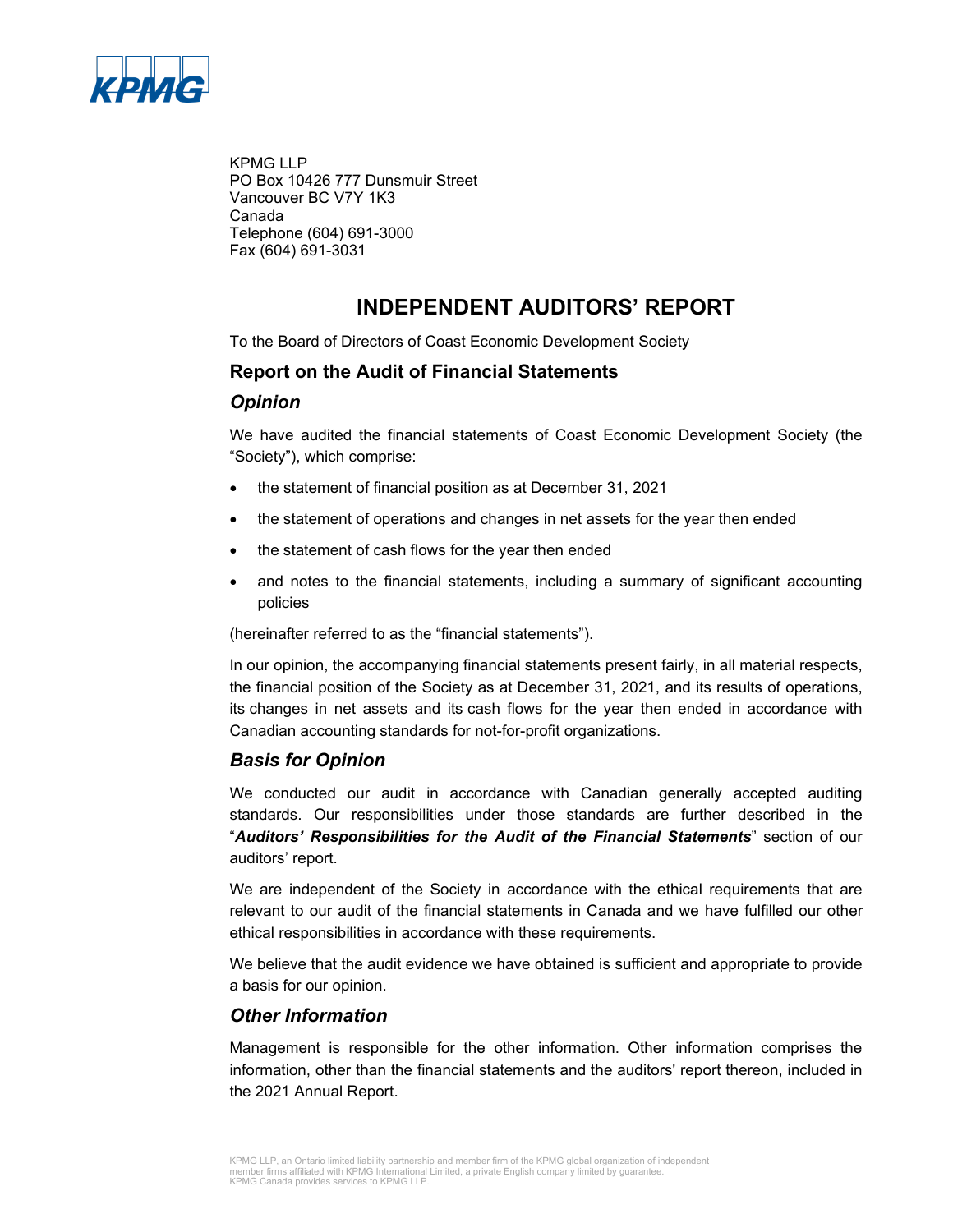

Our opinion on the financial statements does not cover the other information and we do not and will not express any form of assurance conclusion thereon.

In connection with our audit of the financial statements, our responsibility is to read the other information identified above and, in doing so, consider whether the other information is materially inconsistent with the financial statements or our knowledge obtained in the audit and remain alert for indications that the other information appears to be materially misstated.

We obtained the information, other than the financial statements and the auditors' report thereon, included in the 2021 Annual Report as at the date of this auditors' report.

If, based on the work we have performed on this other information, we conclude that there is a material misstatement of this other information, we are required to report that fact in the auditors' report.

We have nothing to report in this regard.

### *Responsibilities of Management and Those Charged with Governance for the Financial Statements*

Management is responsible for the preparation and fair presentation of the financial statements in accordance with Canadian accounting standards for not-for-profit organizations, and for such internal control as management determines is necessary to enable the preparation of financial statements that are free from material misstatement, whether due to fraud or error.

In preparing the financial statements, management is responsible for assessing the Society's ability to continue as a going concern, disclosing as applicable, matters related to going concern and using the going concern basis of accounting unless management either intends to liquidate the Society or to cease operations, or has no realistic alternative but to do so.

Those charged with governance are responsible for overseeing the Society's financial reporting process.

### *Auditors' Responsibilities for the Audit of the Financial Statements*

Our objectives are to obtain reasonable assurance about whether the financial statements as a whole are free from material misstatement, whether due to fraud or error, and to issue an auditors' report that includes our opinion.

Reasonable assurance is a high level of assurance, but is not a guarantee that an audit conducted in accordance with Canadian generally accepted auditing standards will always detect a material misstatement when it exists.

Misstatements can arise from fraud or error and are considered material if, individually or in the aggregate, they could reasonably be expected to influence the economic decisions of users taken on the basis of the financial statements.

As part of an audit in accordance with Canadian generally accepted auditing standards, we exercise professional judgment and maintain professional skepticism throughout the audit.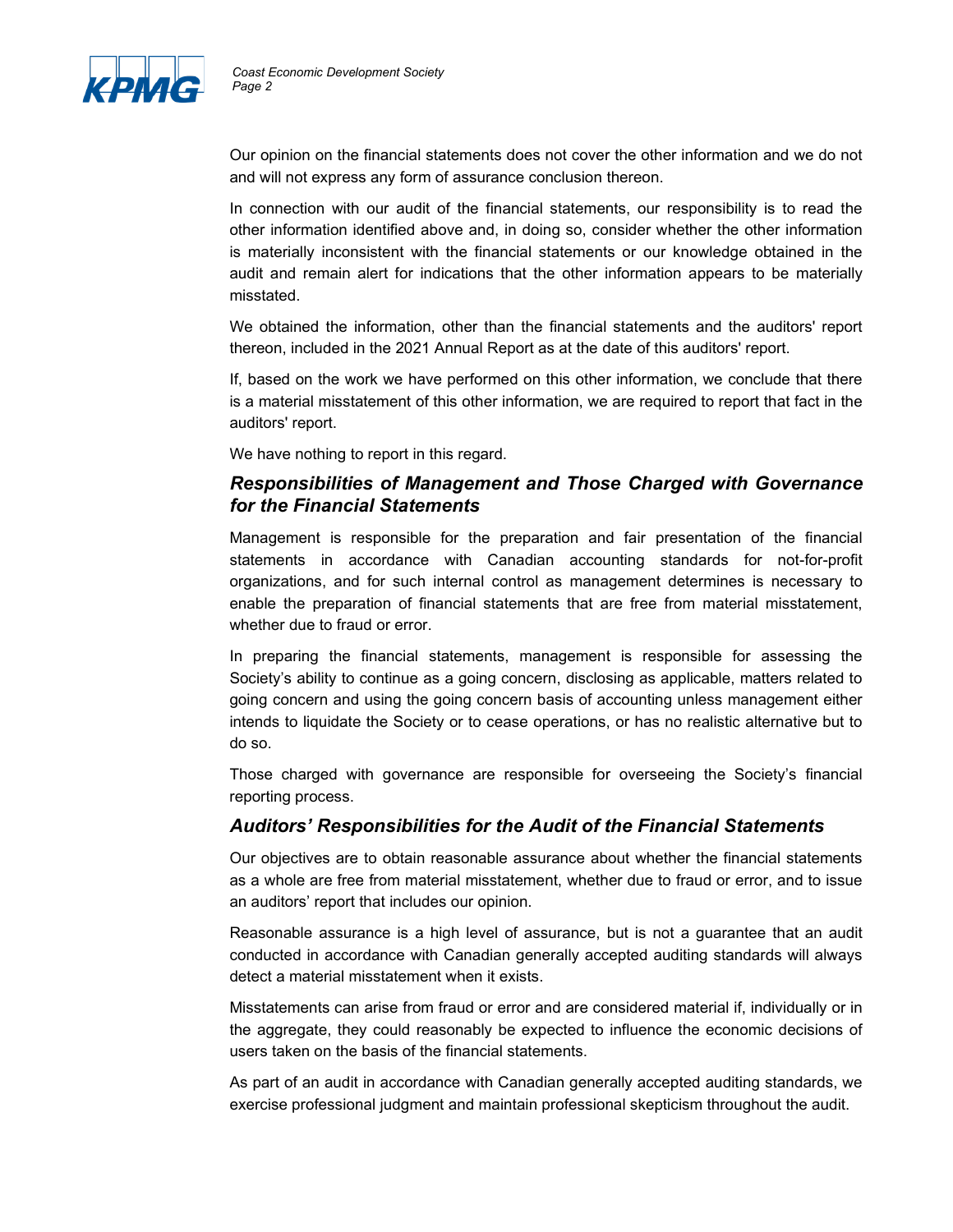

We also:

• Identify and assess the risks of material misstatement of the financial statements, whether due to fraud or error, design and perform audit procedures responsive to those risks, and obtain audit evidence that is sufficient and appropriate to provide a basis for our opinion.

The risk of not detecting a material misstatement resulting from fraud is higher than for one resulting from error, as fraud may involve collusion, forgery, intentional omissions, misrepresentations, or the override of internal control.

- Obtain an understanding of internal control relevant to the audit in order to design audit procedures that are appropriate in the circumstances, but not for the purpose of expressing an opinion on the effectiveness of the Society's internal control.
- Evaluate the appropriateness of accounting policies used and the reasonableness of accounting estimates and related disclosures made by management.
- Conclude on the appropriateness of management's use of the going concern basis of accounting and, based on the audit evidence obtained, whether a material uncertainty exists related to events or conditions that may cast significant doubt on the Society's ability to continue as a going concern. If we conclude that a material uncertainty exists, we are required to draw attention in our auditors' report to the related disclosures in the financial statements or, if such disclosures are inadequate, to modify our opinion. Our conclusions are based on the audit evidence obtained up to the date of our auditors' report. However, future events or conditions may cause the Society to cease to continue as a going concern.
- Evaluate the overall presentation, structure and content of the financial statements, including the disclosures, and whether the financial statements represent the underlying transactions and events in a manner that achieves fair presentation.
- Communicate with those charged with governance regarding, among other matters, the planned scope and timing of the audit and significant audit findings, including any significant deficiencies in internal control that we identify during our audit.

### **Report on other Legal and Regulatory Requirements**

As required by the Societies Act (British Columbia), we report that, in our opinion, the accounting policies applied in preparing and presenting the financial statements in accordance with Canadian accounting standards for not-for-profit organizations have been applied on a basis consistent with that of the preceding year.

 $kPMS$   $\mu P$ 

Chartered Professional Accountants

Vancouver, Canada April 26, 2022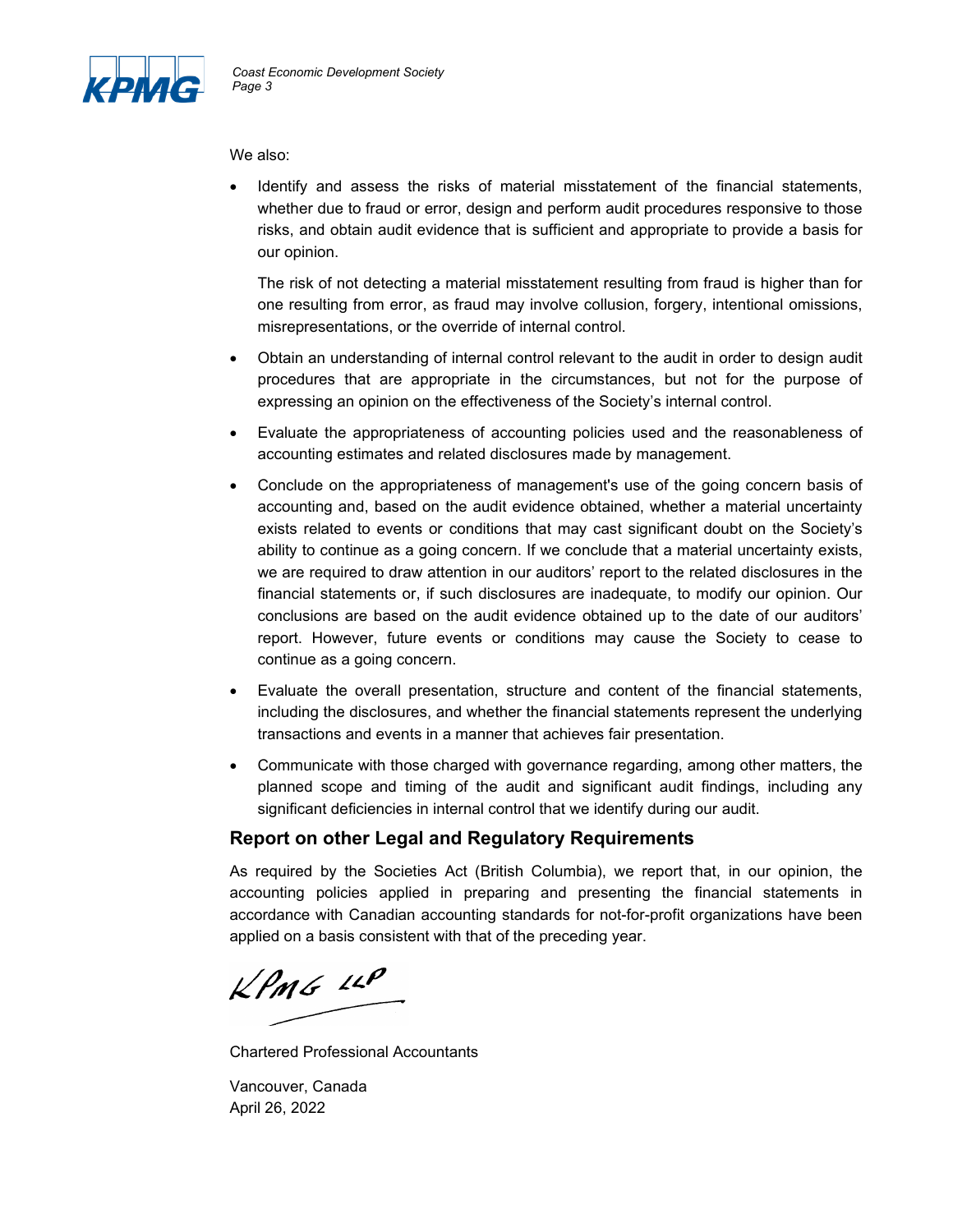Statement of Financial Position

December 31, 2021

|                                                                                                                                                        | 2021                       | 2020                       |
|--------------------------------------------------------------------------------------------------------------------------------------------------------|----------------------------|----------------------------|
| Assets                                                                                                                                                 |                            |                            |
| Current assets:                                                                                                                                        |                            |                            |
| Cash                                                                                                                                                   | \$<br>4,072,083            | \$<br>7,800,143            |
| Interest receivable                                                                                                                                    | 1,858                      | 3,176                      |
| Short-term investments (note 3)                                                                                                                        | 3,805,837                  | 2,627,200                  |
| Due from the Foundation (note 4)                                                                                                                       | 219,018                    |                            |
| Prepaid expenses                                                                                                                                       | 7,469                      | 6,900                      |
|                                                                                                                                                        | 8,106,265                  | 10,437,419                 |
| Investments (note 3)                                                                                                                                   | 11,611,308                 | 14,807,705                 |
| Tangible capital assets                                                                                                                                |                            | 427                        |
|                                                                                                                                                        |                            |                            |
|                                                                                                                                                        | \$<br>19,717,573           | \$<br>25,245,551           |
| <b>Liabilities and Net Assets</b><br>Current liabilities:<br>Accounts payable and accrued liabilities (note 5)<br>Accrued project funding distribution | \$<br>225,357<br>2,996,380 | \$<br>298,878<br>6,476,380 |
| Due to the Foundation (note 4)                                                                                                                         | 3,221,737                  | 291,334<br>7,066,592       |
| Net assets:                                                                                                                                            |                            |                            |
| <b>Externally restricted:</b>                                                                                                                          |                            |                            |
| Renewable Energy for Remote Communities fund                                                                                                           | 375,321                    | 629,661                    |
| Federal revenue fund                                                                                                                                   | 5,677,880                  | 6,122,045                  |
| Regional economic development planning fund                                                                                                            | 180,599                    | 193,668                    |
| Federal economic development fund                                                                                                                      | 10,262,036                 | 11,233,585                 |
|                                                                                                                                                        | 16,495,836                 | 18,178,959                 |

See accompanying notes to financial statements.

Approved on behalf of the Board:

 $Director$   $\overbrace{\bigcup_{\mathcal{D}}\bigcup_{\mathcal{D}}\bigcup_{\mathcal{D}}\bigcup_{\mathcal{D}}$  Director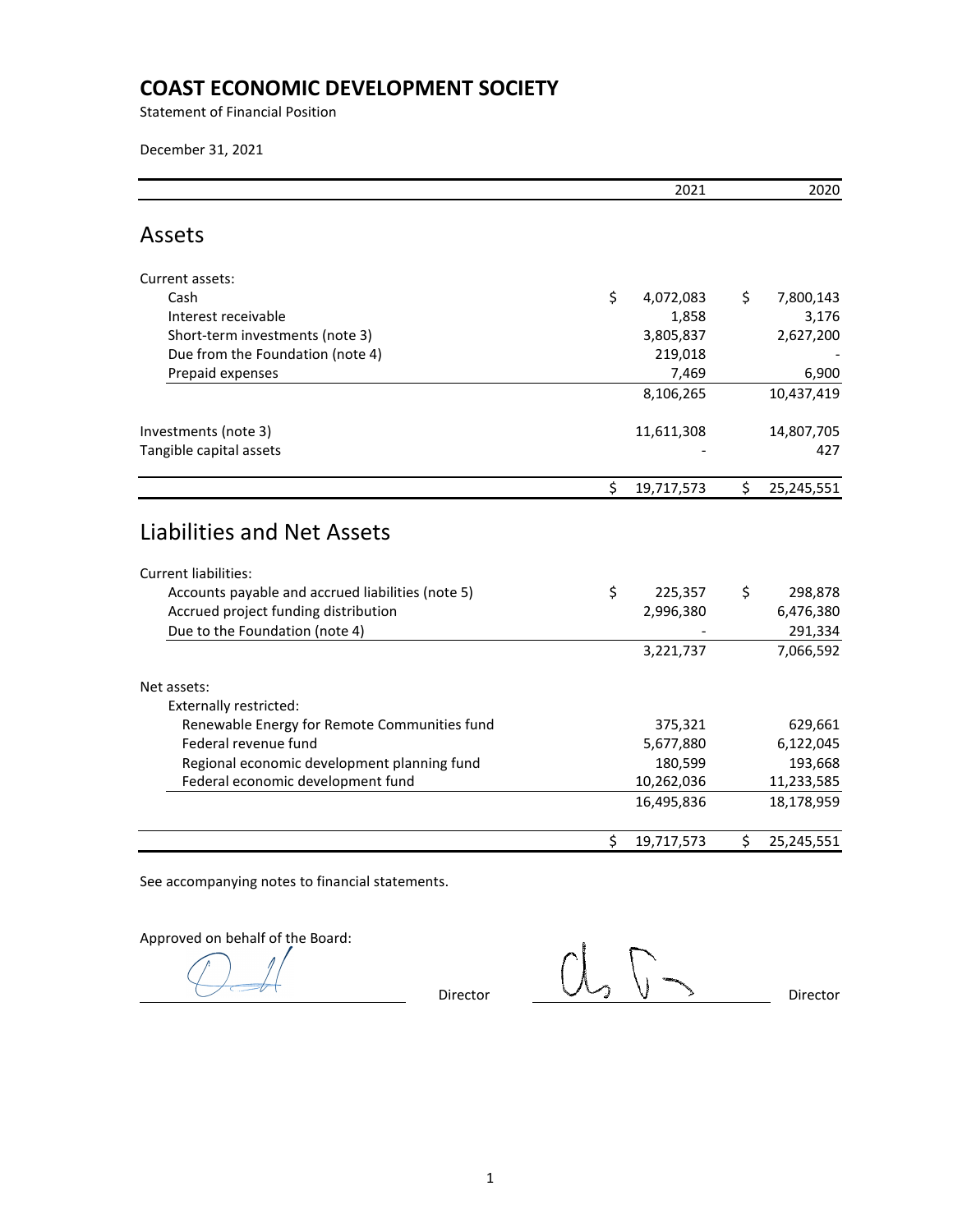Statement of Operations and Changes in Net Assets

Year ended December 31, 2021

|                                     |               |    | <b>Externally restricted</b> |          |                          |                          |    |              |                |
|-------------------------------------|---------------|----|------------------------------|----------|--------------------------|--------------------------|----|--------------|----------------|
|                                     | Renewable     |    |                              |          | Regional                 |                          |    |              |                |
|                                     | Energy for    |    |                              |          | economic                 | Federal                  |    |              |                |
|                                     | Remote        |    | Federal                      |          | development              | economic                 |    |              |                |
|                                     | Communities   |    | revenue                      | planning |                          | development              |    |              |                |
|                                     | fund          |    | fund                         |          | fund                     | fund                     |    | 2021         | 2020           |
| Revenue:                            |               |    |                              |          |                          |                          |    |              |                |
| Net investment income (note 6)      | \$<br>30,067  | Ś. | 148,433                      | \$       |                          | \$                       | \$ | 178,500      | \$<br>800,715  |
| Grants                              |               |    |                              |          |                          |                          |    |              | 51,209         |
|                                     | 30,067        |    | 148,433                      |          | $\overline{\phantom{a}}$ | $\overline{\phantom{a}}$ |    | 178,500      | 851,924        |
| Expenses:                           |               |    |                              |          |                          |                          |    |              |                |
| Administration (recovery)           | 35,809        |    | (3, 492)                     |          |                          |                          |    | 32,317       | 42,137         |
| <b>Board</b>                        | 9,200         |    | 96,959                       |          |                          |                          |    | 106,159      | 118,867        |
| Communications                      | 6,000         |    | 14,607                       |          |                          |                          |    | 20,607       | 41,107         |
| Facilities and equipment            | 2,284         |    | 7,044                        |          |                          |                          |    | 9,328        | 17,203         |
| Personnel                           | 208,364       |    | 591,191                      |          |                          |                          |    | 799,555      | 995,796        |
| Professional fees                   |               |    | 59,872                       |          |                          |                          |    | 59,872       | 52,332         |
| Projects                            |               |    |                              |          | 13,069                   | 971,549                  |    | 984,618      | 11,171,535     |
|                                     | 261,657       |    | 766,181                      |          | 13,069                   | 971,549                  |    | 2,012,456    | 12,438,977     |
| Payment to (recovery from) the      |               |    |                              |          |                          |                          |    |              |                |
| Foundation (note 4)                 | 22,750        |    | (173, 583)                   |          |                          |                          |    | (150, 833)   | (132, 802)     |
|                                     | 284,407       |    | 592,598                      |          | 13,069                   | 971,549                  |    | 1,861,623    | 12,306,175     |
| Deficiency of revenue over expenses | (254, 340)    |    | (444, 165)                   |          | (13,069)                 | (971, 549)               |    | (1,683,123)  | (11, 454, 251) |
| Net assets, beginning of year       | 629,661       |    | 6,122,045                    |          | 193,668                  | 11,233,585               |    | 18,178,959   | 29,633,210     |
| Net assets, end of year             | \$<br>375,321 | Ś. | 5,677,880                    | \$       | 180,599                  | \$<br>10,262,036         |    | \$16,495,836 | \$18,178,959   |

See accompanying notes to financial statements.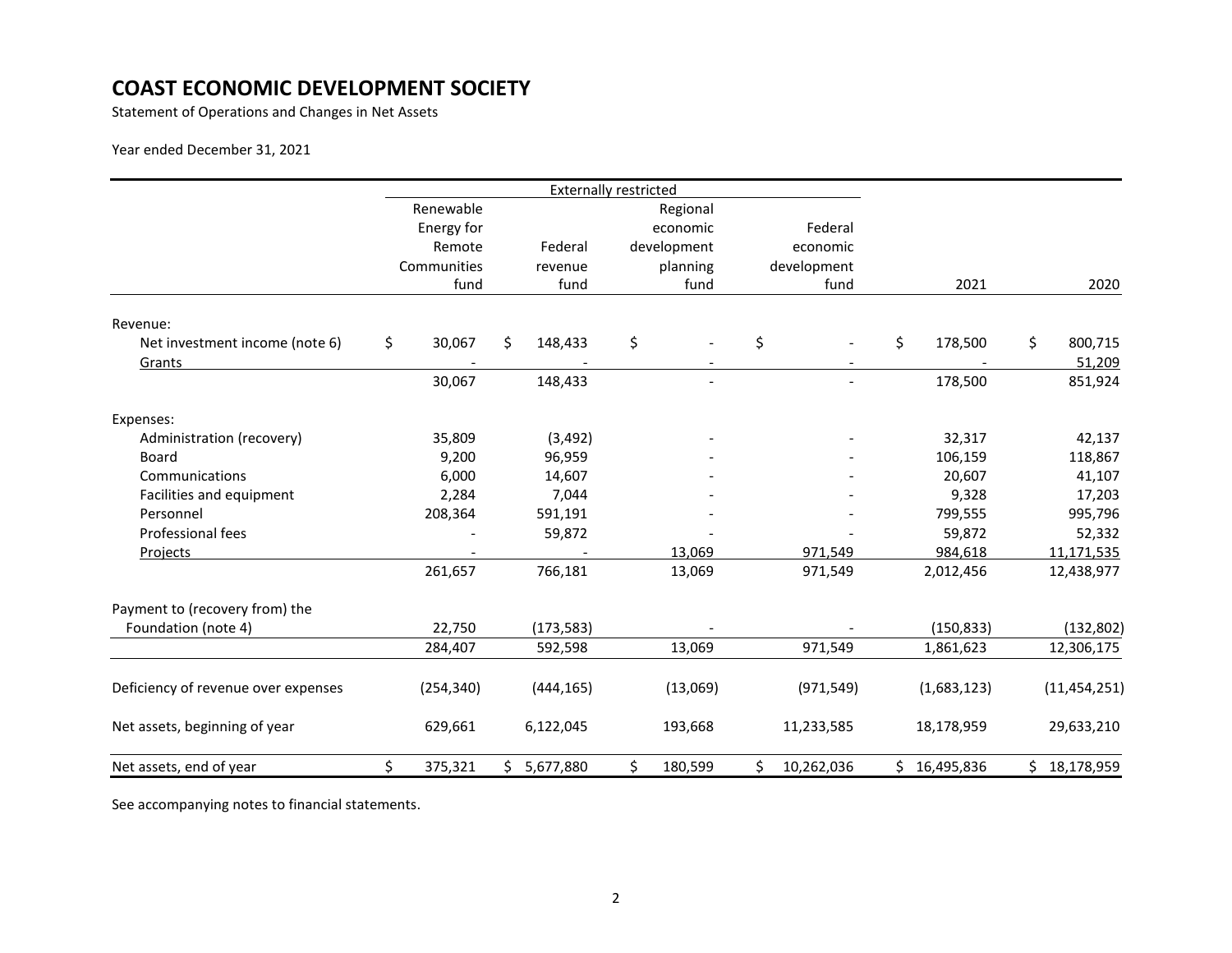Statement of Cash Flows

Year ended December 31, 2021

|                                                | 2021            | 2020              |
|------------------------------------------------|-----------------|-------------------|
| Cash provided by (used in):                    |                 |                   |
| Operations:                                    |                 |                   |
| Deficiency of revenue over expenses            | \$(1,683,123)   | \$ (11, 454, 251) |
| Items not involving cash:                      |                 |                   |
| Amortization                                   | 427             | 1,703             |
| Fair value adjustments on investments          | 257,871         | (277, 410)        |
| Changes in non-cash operating working capital: |                 |                   |
| Interest receivable                            | 1,318           | 6,379             |
| Due to/from the Foundation                     | (510, 352)      | 564,388           |
| Prepaid expenses                               | (569)           | 2,791             |
| Accounts payables and accrued liabilities      | (73, 521)       | 12,473            |
| Accrued project funding distribution           | (3,480,000)     | 5,353,030         |
|                                                | (5,487,949)     | (5,790,897)       |
| Investing:                                     |                 |                   |
| Redemption of investments, net                 | 1,759,889       | 2,427,918         |
| Decrease in cash                               | (3,728,060)     | (3,362,979)       |
| Cash, beginning of year                        | 7,800,143       | 11,163,122        |
| Cash, end of year                              | \$<br>4,072,083 | \$<br>7,800,143   |

See accompanying notes to financial statements.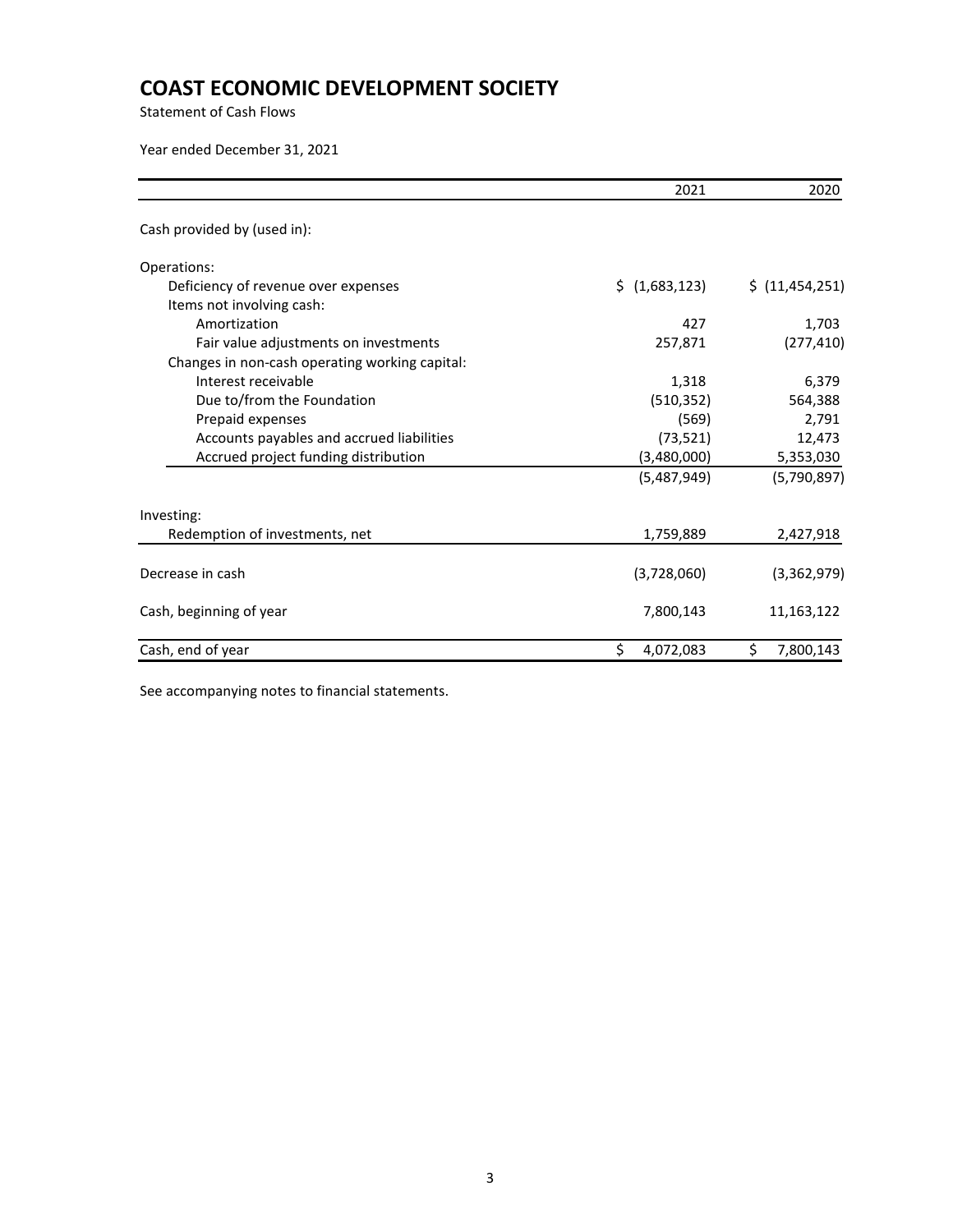Notes to the Financial Statements

December 31, 2021

#### **1. Operations:**

The Coast Economic Development Society (the "Society") is incorporated under the Societies Act (British Columbia). The Society commenced operations in September 2007, with the appointment of the Board of Directors (the "Board").

The Society is a not-for-profit organization under the Income Tax Act. Its purpose is to fund sustainable economic development initiatives in the central and northern coastal regions of British Columbia and Haida Gwaii in collaboration with First Nations.

The Society has established several funds whose purposes are to fund the Society's operational and administrative activities, and project distributions. These funds are described in note 2(b) and the monies in these funds have been invested in fixed income instruments and treasury accounts. The Society's investments and investment income will decrease as projects are disbursed, and hence net investment income may be less than operating expenses.

On March 11, 2020, the COVID-19 outbreak was declared a pandemic by the World Health Organization. This resulted in governments worldwide, including the Canadian federal and provincial governments enacting emergency measures to combat the spread of the virus. The economic conditions had a shortterm impact on the Society's operating results and financial position in 2020 and 2021. The situation is expected to continue to have an impact on the economy and on Coast Funds operations though the future impact is not known at this time.

#### **2. Significant accounting policies:**

(a) Basis of presentation:

These financial statements have been prepared in accordance with Canadian accounting standards for not-for-profit organizations in Part III of the CPA Canada Handbook.

(b) Fund accounting:

The Society follows the restricted fund method of accounting for contributions. For accounting purposes, the following restricted funds have been established:

(i) General fund:

The general fund is used to manage and report on unrestricted revenue and expenses. As at December 31, 2021, there are no funds held in the general fund (2020 – nil).

(ii) Externally restricted funds:

#### *Renewable Energy for Remote Communities fund:*

This fund includes contributions from the Province of British Columbia that have been restricted for the funding of projects for renewable energy projects in seven First Nations communities in coastal British Columbia and for the operating and administrative activities related to the program.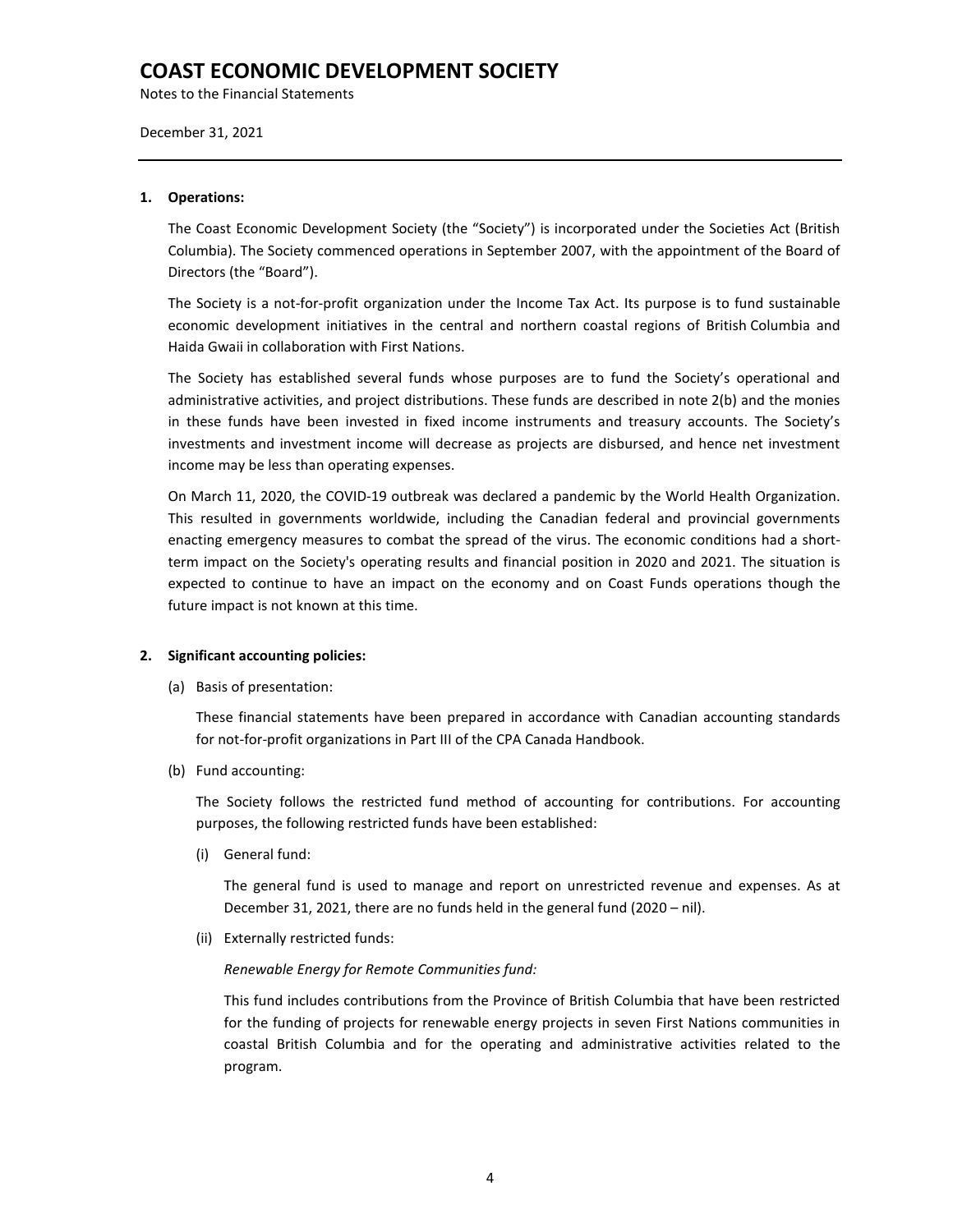Notes to the Financial Statements

December 31, 2021

#### **2. Significant accounting policies (continued):**

- (b) Fund accounting (continued):
	- (ii) Externally restricted funds (continued):

#### *Federal revenue fund:*

This fund includes income earned on the regional economic development planning fund and federal economic development fund and are used first for the funding of the Society's operational and administrative activities. Any remaining balance is used for projects for sustainable economic development projects by First Nations in the project area.

#### *Regional economic development planning fund:*

This fund includes contributions that have been restricted for the funding of projects for regional economic development planning projects by First Nations in the central and northern coast of British Columbia and Haida Gwaii.

#### *Federal economic development fund:*

This fund includes contributions from the Government of Canada that have been restricted for the funding of projects for sustainable economic development projects by First Nations in the project area. As at December 31, 2021, this fund includes a balance of \$444,990 (2020 - \$444,990) held specifically to be used towards those First Nations who have not signed a Land Use Planning Agreement.

#### (c) Revenue recognition:

(i) Restricted contributions:

Restricted contributions are recognized as revenue in the appropriate restricted fund when they are receivable by the Society if the amount to be received can be reasonably estimated and collection is reasonably assured.

(ii) Investment income:

Investment income is recorded when earned.

(d) Accrued project funding distribution:

Accrued funding project distribution is recorded upon execution of a funding agreement, when the amount payable can be reasonably estimated and payments reasonably assured. Payment of projects to First Nations may be conditional on the recipient meeting certain criteria and providing certain supporting information.

(e) Use of estimates:

The preparation of the financial statements requires management to make estimates and assumptions that affect the reported amounts of assets and liabilities and disclosure of contingent assets and liabilities at the date of the financial statements and the reported amounts of revenue and expenses during the year. Actual results could differ from those estimates.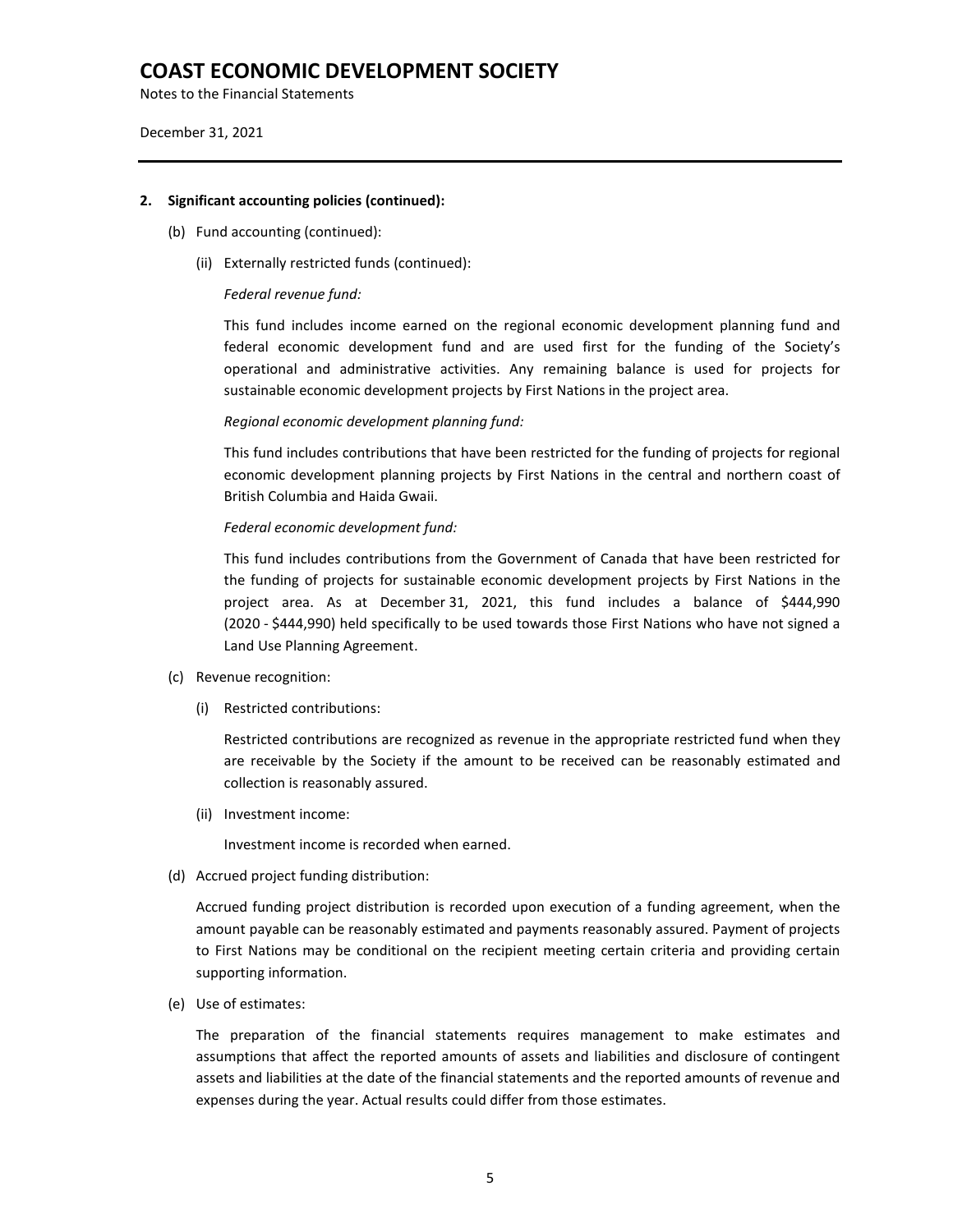Notes to the Financial Statements

December 31, 2021

#### **2. Significant accounting policies (continued):**

(f) Financial instruments:

The Society's financial instruments include cash, interest receivable, amounts due to/from the Foundation, investments, accounts payable and accrued liabilities and accrued project funding distribution. Financial instruments are recorded at fair value on initial recognition. Freestanding derivative instruments that are not in a qualifying hedging relationship and equity instruments that are quoted in an active market are subsequently measured at fair value. Investments are recorded at the trade date and measured at fair value. All other financial instruments are subsequently recorded at cost or amortized cost.

Transaction costs incurred on the acquisition of the financial instruments measured subsequently at fair value are expensed as incurred. All other financial instruments are adjusted by transaction costs incurred on acquisition and financing costs, which are amortized using the straight-line method.

Financial assets are assessed for impairment on an annual basis at the end of the fiscal year if there are indicators of impairment. If there is an indicator of impairment, the Society determines if there is a significant adverse change in the expected amount or timing of future cash flows from the financial asset. If there is a significant adverse change in the expected cash flows, the carrying value of the financial asset is reduced to the highest of the present value of the expected cash flows, the amount that could be realized from selling the financial asset or the amount the Society expects to realize by exercising its right to any collateral. If events and circumstances reverse in a future period, an impairment loss will be reversed to the extent of the improvement, not exceeding the initial carrying value.

#### **3. Investments:**

The table below summarizes the fair value of the investments held by the Society.

|                                         | 2021            |   | 2020       |
|-----------------------------------------|-----------------|---|------------|
| Investments at fair value:              |                 |   |            |
| Fixed income securities                 | \$<br>8,486,985 | S | 10,790,876 |
| Pooled mortgage fund                    | 6,930,160       |   | 6,644,029  |
|                                         | 15,417,145      |   | 17,434,905 |
| Less short-term fixed income securities | 3,805,837       |   | 2,627,200  |
| Total non-current investments           | 11,611,308      |   | 14,807,705 |

Fixed income securities consist of bonds maturing between 2022 and 2024 (2020 - 2021 and 2024) at rates varying between 1.4% and 3.5% (2020 - 1.0% and 4.0%).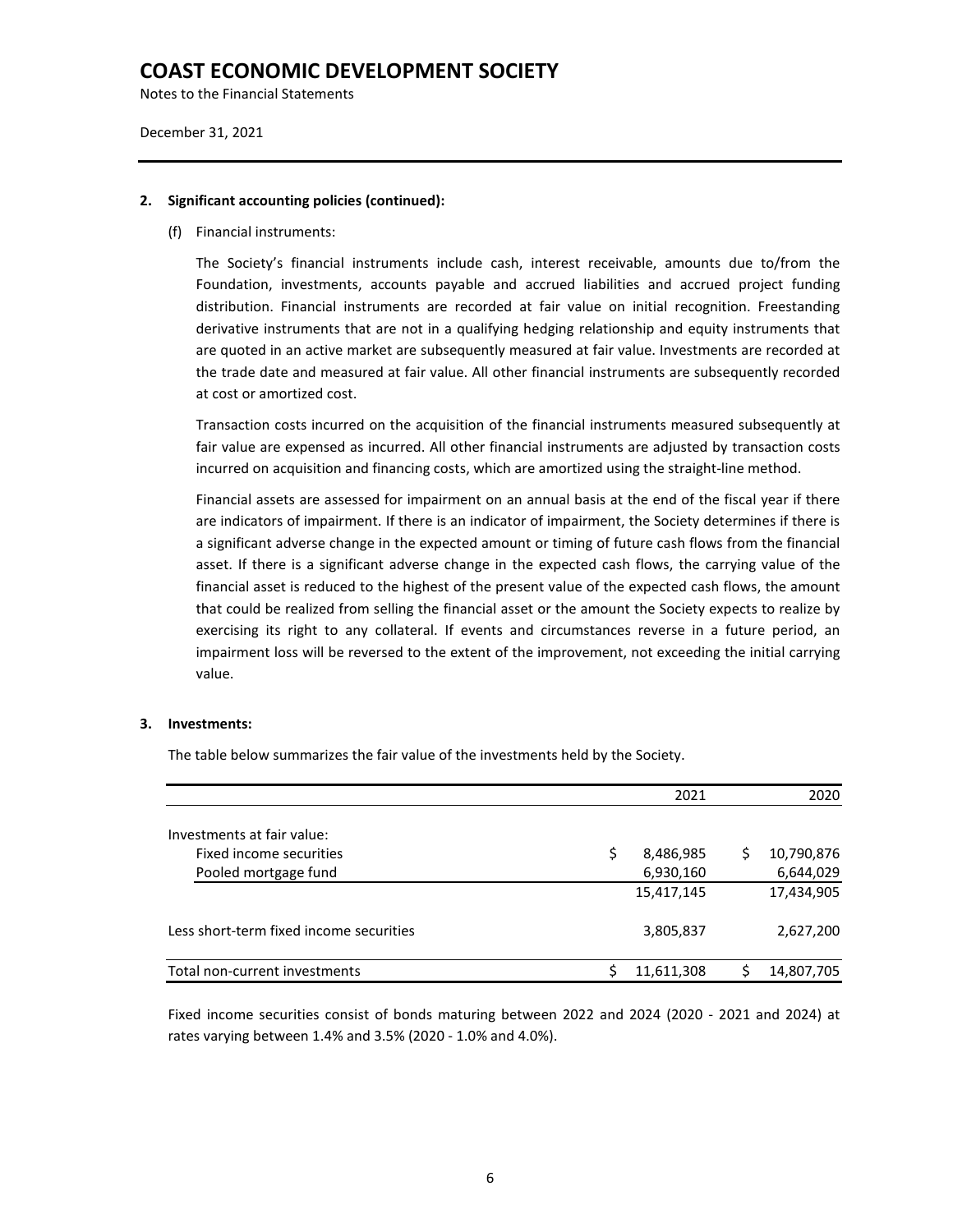Notes to the Financial Statements

December 31, 2021

#### **4. Related party transactions:**

The Society is related to the Coast Conservation Endowment Fund Foundation (the "Foundation") as all of the directors of the Society are also directors of the Foundation. The Foundation is a registered charity incorporated under the Societies Act (British Columbia). The purpose of the Foundation is to fund stewardship and resource management initiatives in the central and northern coastal regions of British Columbia and Haida Gwaii in collaboration with First Nations.

The net assets and results from operations of the Foundation have not been included in these financial statements. A financial summary as at and for the year ended December 31, 2021 is as follows:

|                                 | 2021             | 2020             |
|---------------------------------|------------------|------------------|
| Financial position:             |                  |                  |
| Total assets                    | \$<br>98,989,411 | \$<br>89,659,197 |
| <b>Total liabilities</b>        | 3,056,605        | 2,072,452        |
| Total net assets                | \$<br>95,932,806 | \$<br>87,586,745 |
| Results of operations:          |                  |                  |
| <b>Total revenue</b>            | \$<br>12,902,912 | \$<br>7,835,156  |
| Total expenses                  | 4,556,851        | 3,001,379        |
| Excess of revenue over expenses | \$<br>8,346,061  | \$<br>4,833,777  |
| Cash flows:                     |                  |                  |
| Operating activities            | \$<br>786,124    | \$<br>219,892    |
| Investing activities            | (2, 237, 713)    | (1,224,186)      |

The Society and Foundation share operating resources under a cost sharing agreement.

In accordance with the cost sharing agreement, during the year ended December 31, 2021, the Society charged the Foundation \$300,479 (2020 - \$262,790), and the Foundation charged the Society \$149,646 (2020 - \$129,988) for their respective share of the expenses incurred by each of the two parties. Recovery of expenses from the Foundation of \$150,833 (2020 - \$132,802) recorded on the statement of operations excludes taxes received of \$6,867 (2020 - \$5,754) on a portion of services billed by the Society to the Foundation.

As at December 31, 2021, the balance owing by the Foundation to the Society was \$219,018 (2020 balance owing from the Foundation to the Society of \$291,334). The balance is unsecured, non-interest bearing and has no specific terms of repayment.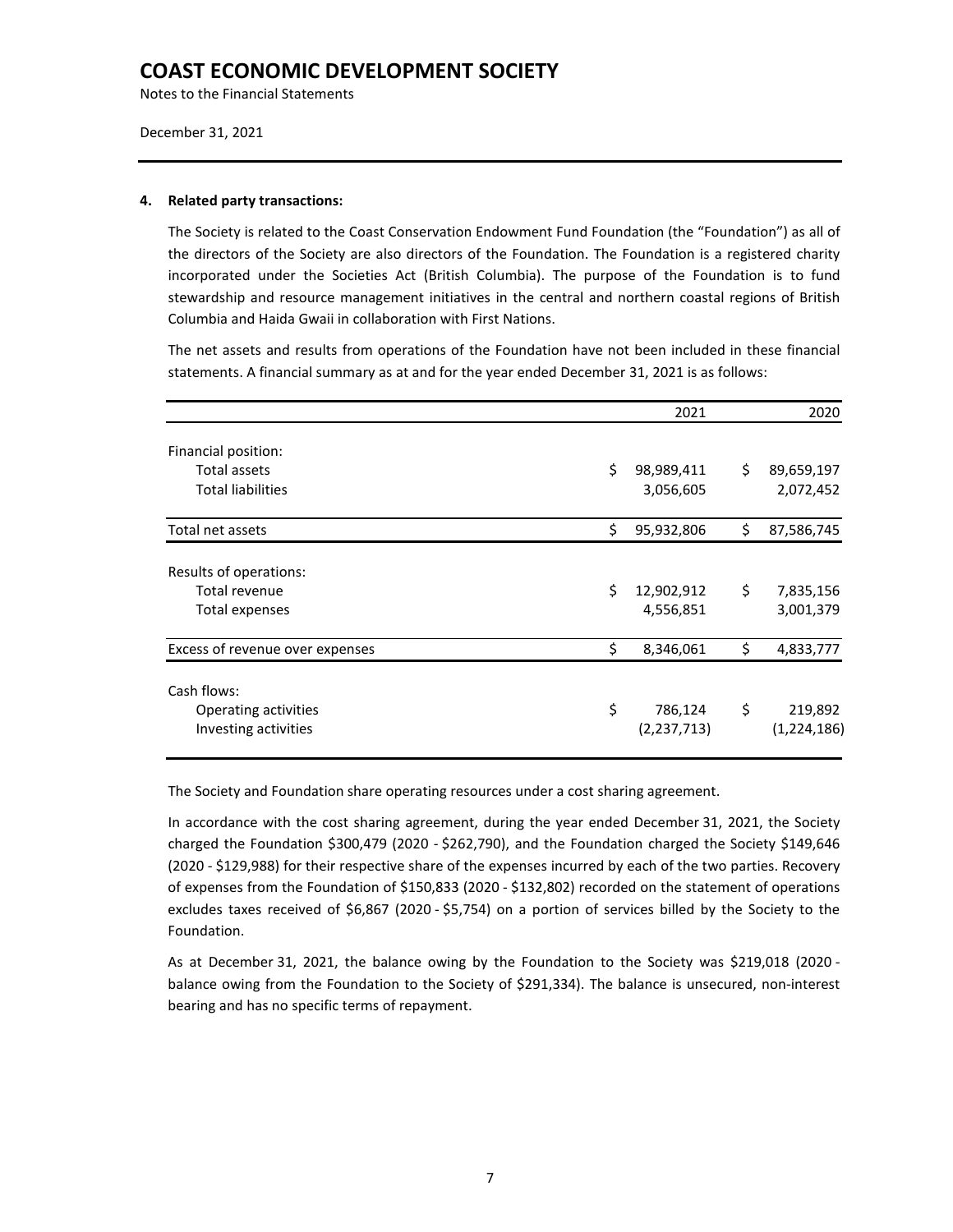Notes to the Financial Statements

#### December 31, 2021

#### **4. Related party transactions (continued):**

Cost sharing with the Foundation is comprised of the following:

|                                             | 2021          | 2020          |
|---------------------------------------------|---------------|---------------|
| Expenses charged to the Foundation:         |               |               |
| Administration                              | \$<br>9,119   | \$<br>11,778  |
| Board                                       | 4,567         | 5,257         |
| Communications                              | 7,212         | 15,539        |
| Facilities and equipment                    | 2,375         | 519           |
| Personnel                                   | 256,276       | 228,595       |
| Professional fees                           | 20,930        | 1,102         |
|                                             | 300,479       | 262,790       |
| Less: expenses charged from the Foundation: |               |               |
| Administration                              | (15,750)      | (15, 750)     |
| Facilities and equipment                    | (118,063)     | (91, 594)     |
| Insurance                                   | (11,208)      | (9,655)       |
| Professional fees                           | (4,625)       | (12,989)      |
|                                             | (149, 646)    | (129, 988)    |
|                                             | \$<br>150,833 | \$<br>132,802 |

#### **5. Accounts payable and accrued liabilities:**

Included in accounts payable and accrued liabilities are government GST remittances payable of \$3,202 (2020 - \$3,249).

### **6. Net investment income:**

|                                                 |   | 2021       | 2020      |
|-------------------------------------------------|---|------------|-----------|
| Interest income                                 | S | 545,215    | 685,165   |
| Realized loss on sale of investments            |   | (34, 593)  | (80, 594) |
| Change in fair value adjustments on investments |   | (257, 871) | 277,410   |
|                                                 |   | 252,751    | 881,981   |
| Less investment manager and custodian fees      |   | 74.251     | 81,266    |
|                                                 |   | 178,500    | 800,715   |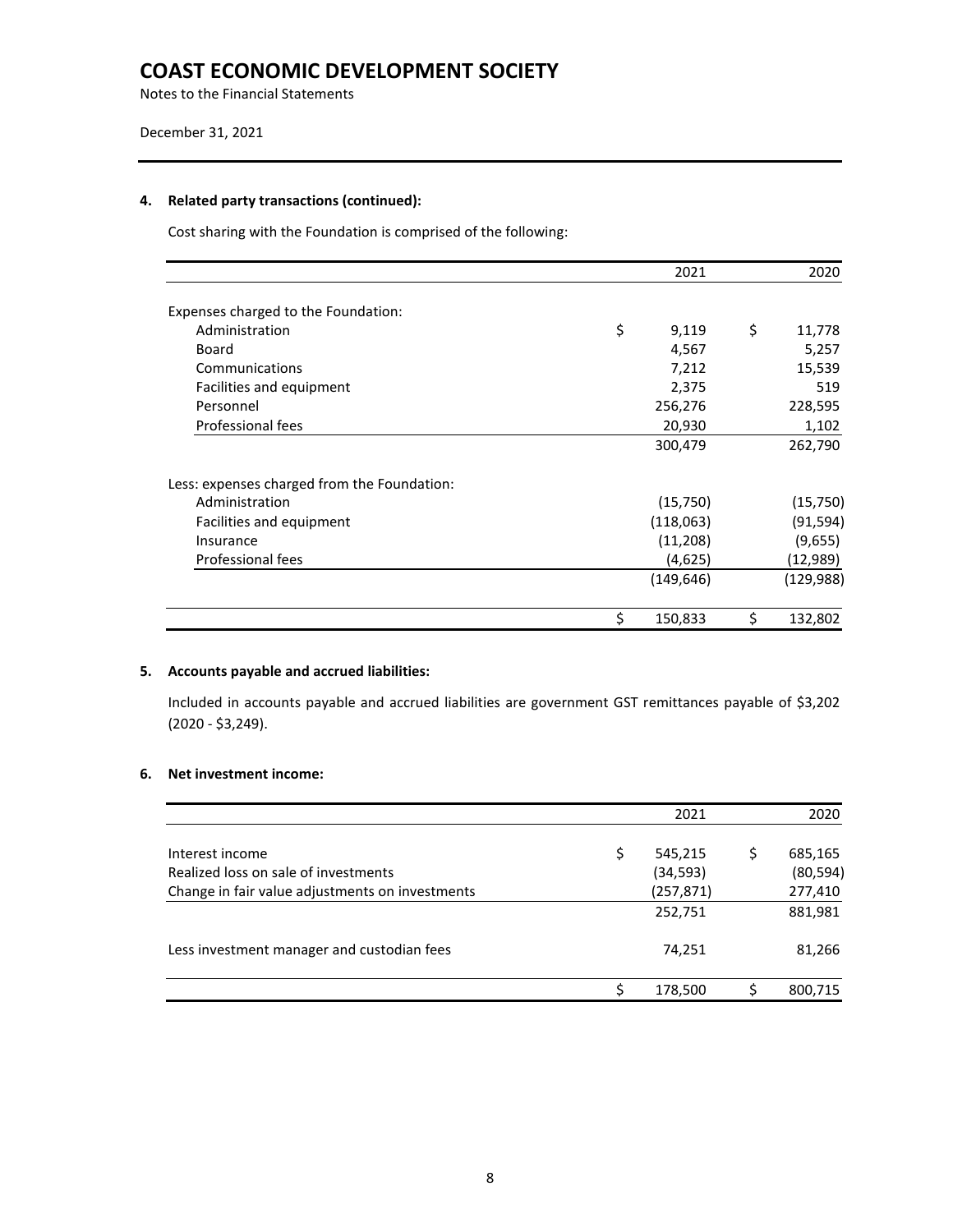Notes to the Financial Statements

December 31, 2021

#### **7. Financial instruments:**

(a) Market risk:

Market risk is the risk that the fair value of the Society's financial instruments will fluctuate as a result of changes in market prices. Market risk is comprised of interest rate risk and other price risk. The objective of market risk management is to manage and control market risk exposures within acceptable parameters while optimizing return. This risk is managed by the Society through closely monitoring its investments and maintaining the instruments within the Society's Investment Policy. All securities present a risk of loss equivalent to their fair values.

(i) Interest rate risk:

Interest rate risk is the risk that the value of or cash flows from interest-bearing financial instruments will fluctuate due to changes in the levels of market interest rates. The Society's interest rate risk is mostly related to investments in fixed income instruments and the pooled mortgage fund. The Society's interest rate risk is managed by the Society with an investment manager through construction of a diversified portfolio and monitoring of the investments by management.

(ii) Other price risk:

Other price risk is the risk that the fair value of a financial instrument will fluctuate as a result of changes in market prices (other than those arising from interest rate risk) whether they are caused by factors specific to an individual investment, its issuer or by factors affecting all instruments traded in the market.

(b) Credit risk:

Credit risk refers to the risk that a counterparty may default on its contractual obligations resulting in a financial loss. The Society is not exposed to any significant credit risk.

(c) Liquidity risk:

Liquidity risk is the risk that the Society will be unable to fulfill its obligations on a timely basis or at a reasonable cost. The Society manages its liquidity risk by monitoring its operating requirements. The Society prepares budget and cash forecasts to ensure it has sufficient funds to fulfill its obligations.

There have been no significant changes to any of the above risk exposures from 2020.

#### **8. Capital management:**

The Society defines capital to be net assets.

The primary objective of the Society's capital management is to preserve capital and ensure availability of cash to fund projects to First Nations. This objective is balanced with the need to generate investment income to fund operating expenses of the Society.

The Society manages capital in accordance with the Conservation Investments and Incentives Agreement which requires utilization of professional investment management services. The Society also manages capital in accordance with the Performance and Accountability Funding Agreement dated March 3, 2007.